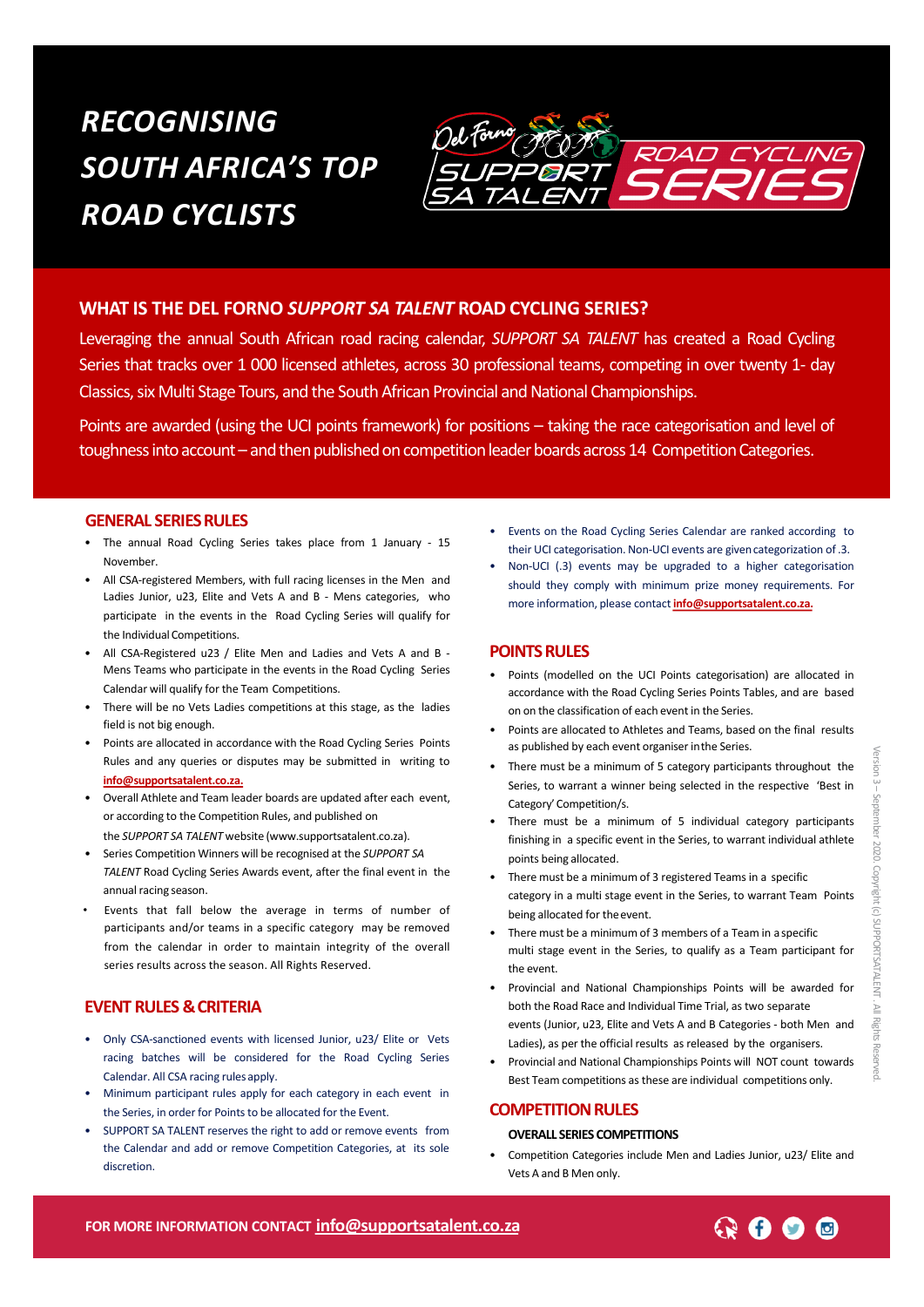# **COMPETITION RULES CONTINUED…**



- Overall Series Competition winners will be the individual Athletes with the most cumulative Points awarded over the Series, from 1-Day Classics, Multistage Tours, Provincial and National Championships.
- Overall Series Competition calculations exclude Points allocated for the Best Young Rider and Best Team competitions as these are separate competitions.

#### **BEST YOUNG RIDER COMPETITION**

- Competition Category includes u23 Men and Ladiesonly.
- Competition winners will be the individual Athlete/s with the most Points in the Best Young Rider Category, awarded over

the Series, from qualifying 1-Day Classics, Multi-stage Tours, Provincial and National Championships.

- Best Young Rider category points DO NOT count towards the Overall Series Competition as this is a separate Competition with a separate pointsstructure.
- An u23 Athlete may win both the Best Young Rider and Overall Series **Competitions**

#### **BEST 1-DAY CLASSICS RIDER COMPETITION**

- Competition Category includes Junior and u23/ Elite Men only.
- Competition winners will be the Athlete in each category, with the most Points across all selected 1-Day Classic Races (including SA Provincial and National Championships Road Race), as per the Series Calendar.
- 1-Day Classics points are allocated to Ladies and Vets in accordance with the competition Points allocations, but these contribute towards the Overall Series Competition only.

#### **BEST TOUR RIDER COMPETITION**

- Competition Category includes Junior and u23/ Elite Men only.
- Competition winners in each category will be the Athletes with the most Points awarded across all selected Multi-stage Events, as per the Series Calendar.
- Competition winners in each category will be the Athletes with the most Points awarded across all selected Multi-stage Events, as per the Series Calendar.
- Competition winners in each category will be the Athletes with the most Points awarded across all selected Multi-stage Events, as per the Series Calendar
- Bonus points will be allocated to individual Athletes for each stage they wear the Leaders Jersey, as well as for Athletes winning an overall Points Jersey (Points, Mountains and / or Most Combative categories).
- Tour points are allocated to Ladies and Vetsin accordance with the competition Points Allocations, but these contribute towards the Overall Series Competition only.

## **BEST TEAM COMPETITION–SA**

- Competition Category includes u23/ Elite Men and Ladies and Vets A and B Menonly.
- Teams must be registered with CSA in order to qualify for the Best TeamCompetition.
- Ladies & Vets Team Points are calculated based on the Sum of the individual Points accumulated by the top 3 overall riders in each Team throughout the Series across both 1-Day Classics and Multi-stage events, and excluding Provincial and National Championship Points.
- u23/ Elite Men Team Points are allocated for Multi-Stage Tours only and are calculated based on the Sum of the Points accumulated by the top 3 riders in each Team at the event.

### **BEST TEAM COMPETITION– UCI**

- Competition Category includes UCI registered continental teams.
- Competition Points will be calculated based on the Sum of UCI Points accumulated by each individual registered Team Member, during the course of the annual racing Season.

# **COMPETITION CATEGORIES**

| <b>COMPETITION CATEGORY</b>  |                           | <b>LADIES</b> |              | <b>MEN</b>              |                  |                           |              |               |
|------------------------------|---------------------------|---------------|--------------|-------------------------|------------------|---------------------------|--------------|---------------|
|                              | <b>JUNIOR</b>             | <b>U23</b>    | <b>ELITE</b> | <b>JUNIOR</b>           | <b>U23</b>       | <b>ELITE</b>              | <b>VETSA</b> | <b>VETS B</b> |
|                              |                           |               |              |                         |                  |                           |              |               |
| <b>OVERALL SERIES WINNER</b> | $\boldsymbol{\mathsf{x}}$ |               | $\mathbf x$  | X                       |                  | $\mathbf x$               | X            |               |
| <b>BEST 1-DAY CLASSICS</b>   |                           |               |              | x                       |                  | x                         |              |               |
| <b>BEST TOUR RIDER</b>       |                           |               |              | $\overline{\mathbf{x}}$ |                  | $\mathbf x$               |              |               |
| <b>BEST YOUNG RIDER</b>      |                           | X             |              |                         | $\boldsymbol{x}$ |                           |              |               |
| <b>BEST TEAM - LOCAL</b>     | -                         |               | $\mathbf x$  |                         |                  | $\boldsymbol{\mathsf{x}}$ | $\mathbf x$  |               |
| <b>BEST TEAM- UCI</b>        |                           |               |              |                         |                  | x                         |              |               |

Disclaimer: Support SA Talent reserves the right to add or remove any award categories as well as edit any of the rules for the SUPPORT SA TALENT Road Cycling Series at its sole *discretion. All Rights Reserved.*

**FOR MORE INFORMATION CONTACT [info@supportsatalent.co.](mailto:info@supportsatalent.co.za)za**